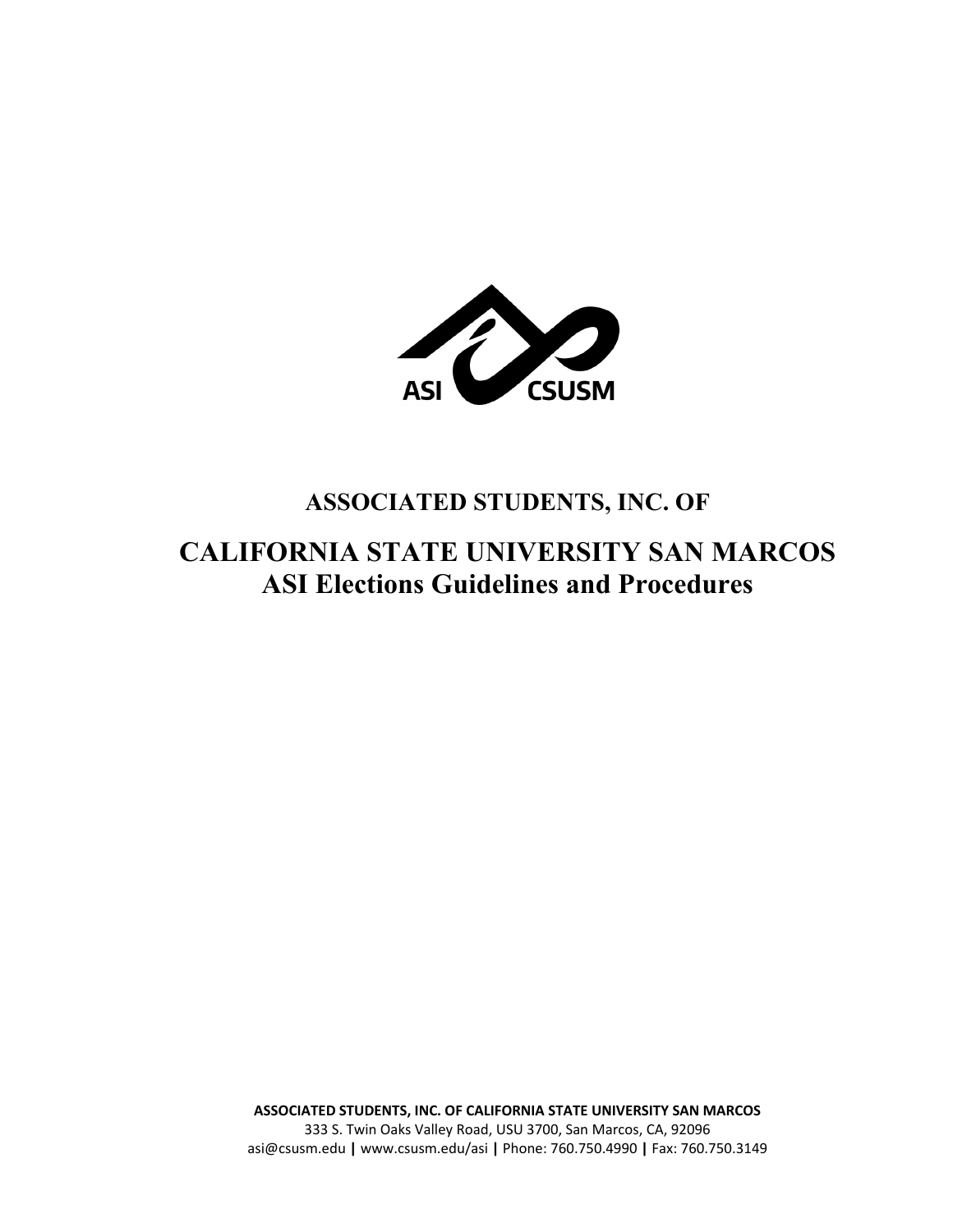These guidelines and procedures shall be established by the authority given in the Bylaws of Associated Students, Incorporated of California State University San Marcos.

## **I. TYPE OF ELECTION (ASI Bylaws Article 22: Elections)**

- A. General Election: A regularly scheduled election for all Associated Students, Inc. elective positions. Special issues, such as a fee referendum or amendments to the ASI Bylaws, may also be included in the general election. The general election is held annually during the spring term the Monday- Wednesday prior to spring break. If students are not in session due to university closure, alternate dates for the general election shall be determined by the ASI Elections Committee.
- B. Special Election: An election called to determine special issues, including but not limited to fee referendum, recall elections, amendments to the ASI Bylaws, or to fill a vacancy of office. A special election may be called at the discretion of the ASI Board of Directors. Exact dates shall be determined by the ASI Elections Committee.
- C. Run-off election: Follows a general or special election when a tie (equal votes) exists between candidates, or a tie regarding special issues. Run-off elections shall be held the second or third academic week after a general or special election. Exact dates shall be determined by the ASI Elections Committee.

# **II. REGULATION OF ASI ELECTIONS**

- A. The ASI Elections Committee is governed by the ASI Bylaws. The ASI Elections Committee has authority to oversee the Elections process and complaints received. Specifics regarding the ASI Elections Committee are stated in ASI Bylaws.
- B. The ASI Elections Committee is required to follow the CA Education Code, which states, "The election shall be called by posting notices in three public places on the campus at least two weeks before the election and by publishing the notice once a week for two weeks in the campus newspaper published by the student body organization, if there be such a newspaper. The notice shall set forth the time and place of the election, the purpose of the election, the location of the polls, and the hours during which the polls will be open." The posting shall also take place online and in campus announcements.
- C. ASI Elections shall take place the week prior to the University Spring Break. Exact dates shall be determined by the ASI Elections Committee. Reference approved ASI Elections Timeline for current year.
- D. In the event of a conflict between the provisions of the ASI Bylaws and any Policy or Procedures; the ASI Bylaws shall take precedence.
- E. The following positions shall be elected in the general election of the student body:
	- 1. ASI President (1)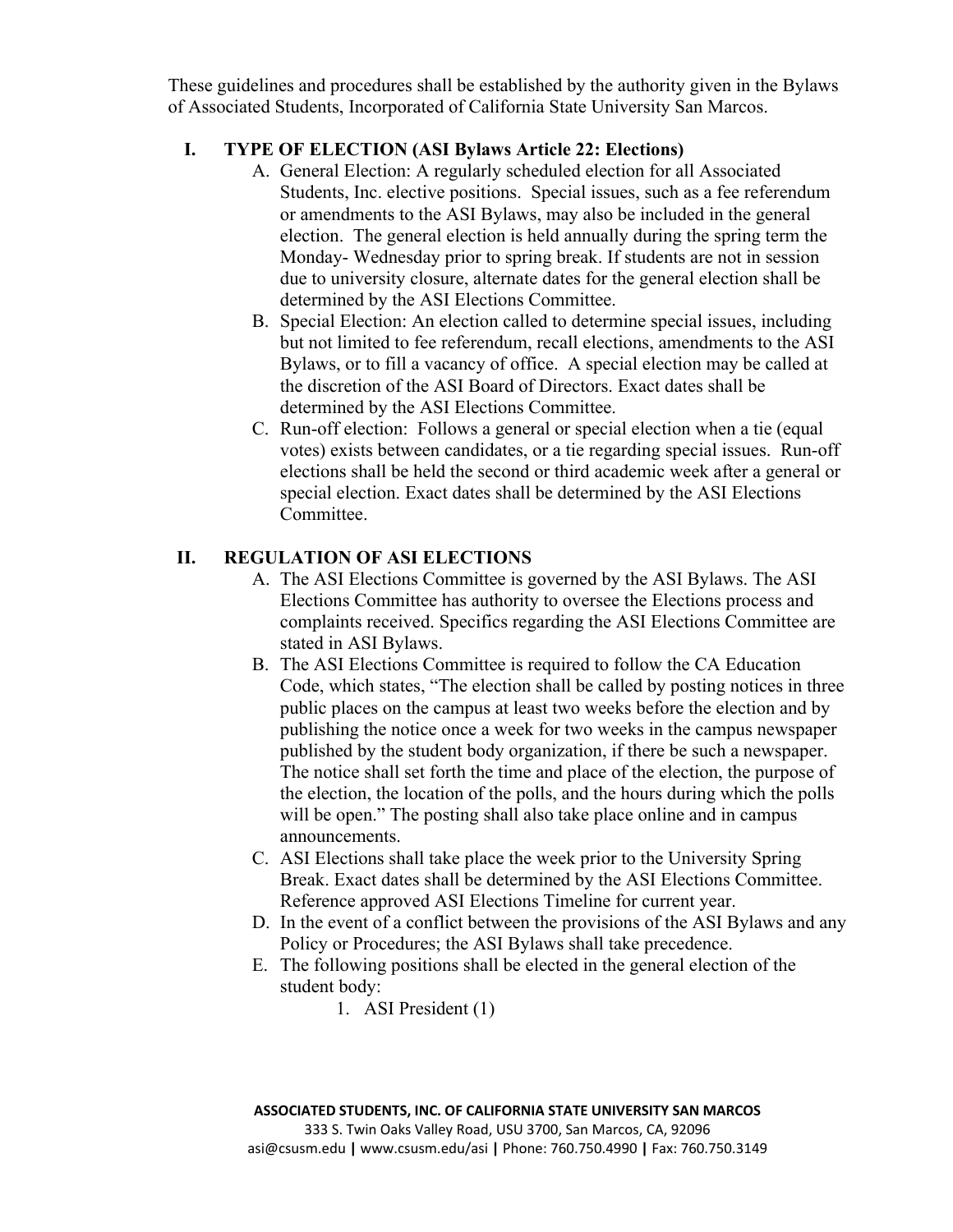- 2. ASI Executive Vice President (1)
- 3. ASI Vice President of Student & University Affairs (1)
- 4. ASI Chair & Chief of Staff (1)
- 5. Representatives from each of the academic colleges. College senators shall be elected from those majoring in one of the various departments of the particular college. (8)
- 6. ASI Student at Large for Diversity & Inclusion (2)
- 7. ASI Student at Large for Sustainability (1)
- F. The ASI Elections Committee is responsible for promoting elections and outreaching to the campus community to encourage voter turnout. ASI Elections marketing material will be prepared by ASI Media and Communications Team.
- G. The ballot will contain pre-approved names running for each particular office with a space provided for a write-in candidate.
- H. The person receiving the most votes from such ballots will be deemed the winner.
- I. Candidates running unopposed must receive 10% of those students who cast votes in ASI election year to be deemed winner of that position.
- J. The final result will be provided by the ASI Elections Committee the day after the last election date, provided there are no pending outstanding investigations.
- K. Current Executive Officers, ASI Board of Directors Representatives, and ASI Student Employees may endorse candidates as students themselves and not as members of ASI, at their own discretion.
- L. No member of ASI Elections Committee shall be a candidate for any elective office appearing on the ballot or engage in any activity promoting campaigning for or against any candidate.
- M. The ASI Elections Committee Chair will be authorized to confirm all election results after the closing of the polls. The vote counting process will be held under the direct supervision of the advisors to the ASI Elections Committee. ASI Elections results will then be approved by the ASI Elections Committee prior to the announcement of winners.

# **III. VOTERS ELIGIBILITY**

- A. All matriculated students who pay the ASI student body fee at California State University San Marcos are eligible to vote during general, special, and run-off elections.
- B. No proxy voting will be permitted during general, special, and run-off elections. Students may be asked to give their student identification number.
- C. Students will vote for representative candidates of their college, student-atlarge representatives, special officers, and executive officers.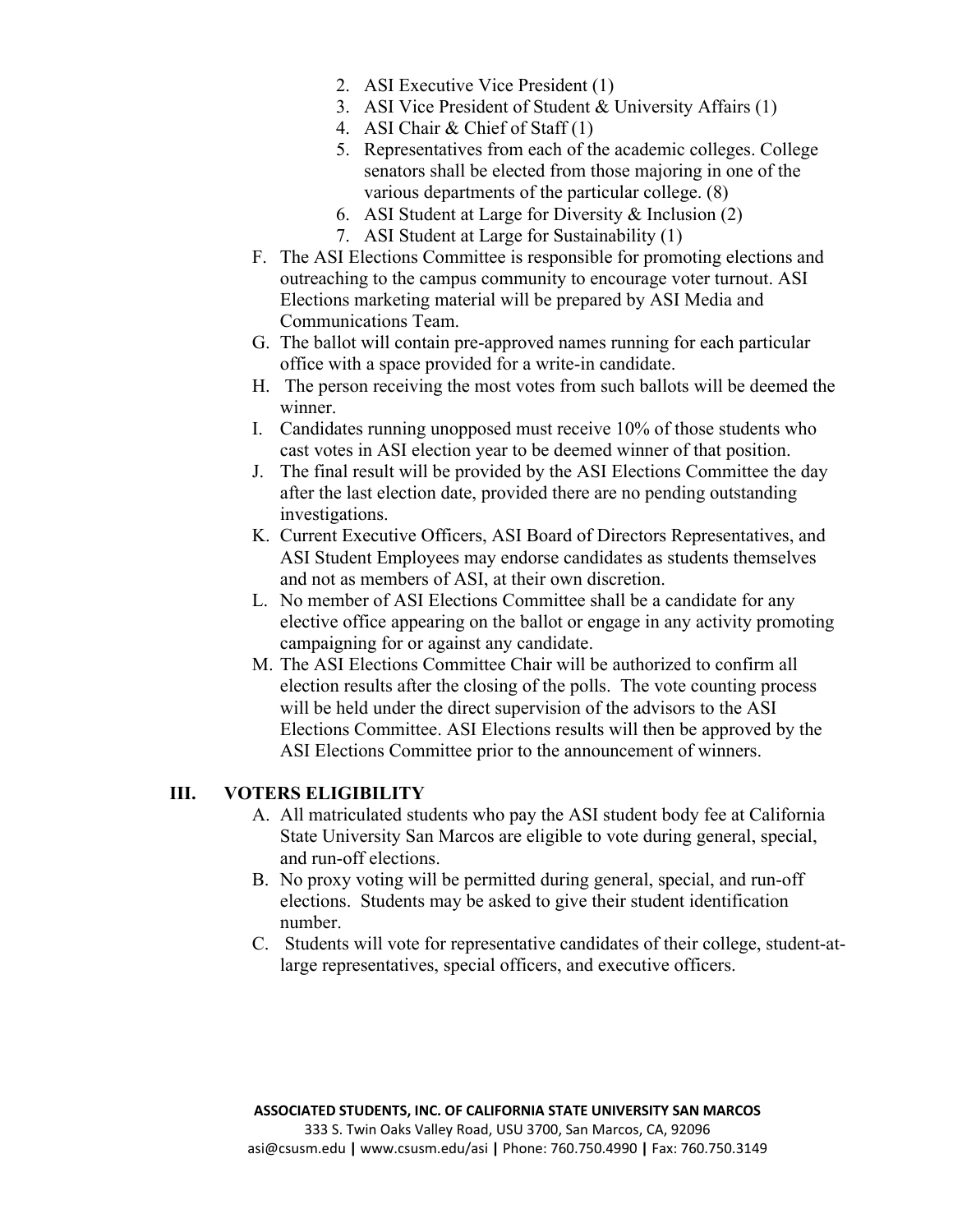## **IV. QUALIFICATIONS FOR OFFICE (ASI Bylaws Article 8: Executive Officers and Board of Directors Eligibility)**

- A. Qualifications for Associated Student, Inc. officers are derived from the California State University, Office of the Chancellor, and current University policy. These requirements are considered minimum qualifications to demonstrate academic involvement, achievements, and progress. The CSUSM President may establish additional requirements.
- B. Undergraduate students must maintain at least six (6) CSUSM units per semester while running for office and must earn at least six (6) CSUSM units per semester while holding office. Graduate and credential students must maintain three (3) CSUSM units per semester while running for office and must earn at least three (3) units per semester while holding office.
- C. Undergraduate candidates running for office must have been enrolled at CSUSM and have completed at least one semester prior to the election, earning a minimum of six (6) CSUSM units. Graduate and credential candidates running for office must be currently enrolled on campus in a minimum of three (3) CSUSM units to be eligible.
- D. All student representatives, candidates, and incumbents for office must be enrolled and in good standing at CSUSM, maintain a minimum 2.0 CSUSM semester grade point average per CSU Chancellor's Office requirements, and minimum 2.5 cumulative grade point average (GPA) at CSUSM. Student representatives, candidates, and incumbents for office shall not be on any academic, disciplinary, or administrative probation. This status must be maintained for the duration of any member's time in office.
- E. All GPA, units, and transcript requirements, including from other institutions, must be confirmed by CSUSM and finalized by application deadline. Applicants are responsible for verifying transcripts with Registration and Records by deadline.
- F. Undergraduate students are allowed to earn a maximum of 150 CSUSM semester units or 125 percent of the units required for their declared baccalaureate degree(s), whichever is greater. Graduate and credential students are allowed to earn a maximum of 50 CSUSM semester units or 167 percent of the CSUSM units required for their declared graduate degree(s) or credential, whichever is greater. Students holding more than this number of units will no longer be eligible for office.
- G. Each elected officer shall assume office and its duties at the last ASI Board of Directors meeting of the fiscal year or when appointed to the position.
- H. Candidates for office must not hold or run for more than one Associated Students, Inc. office per term.
- I. Each candidate may only hold a position for a maximum of two (2) consecutive academic years.

# **V. FILING PROCEDURES**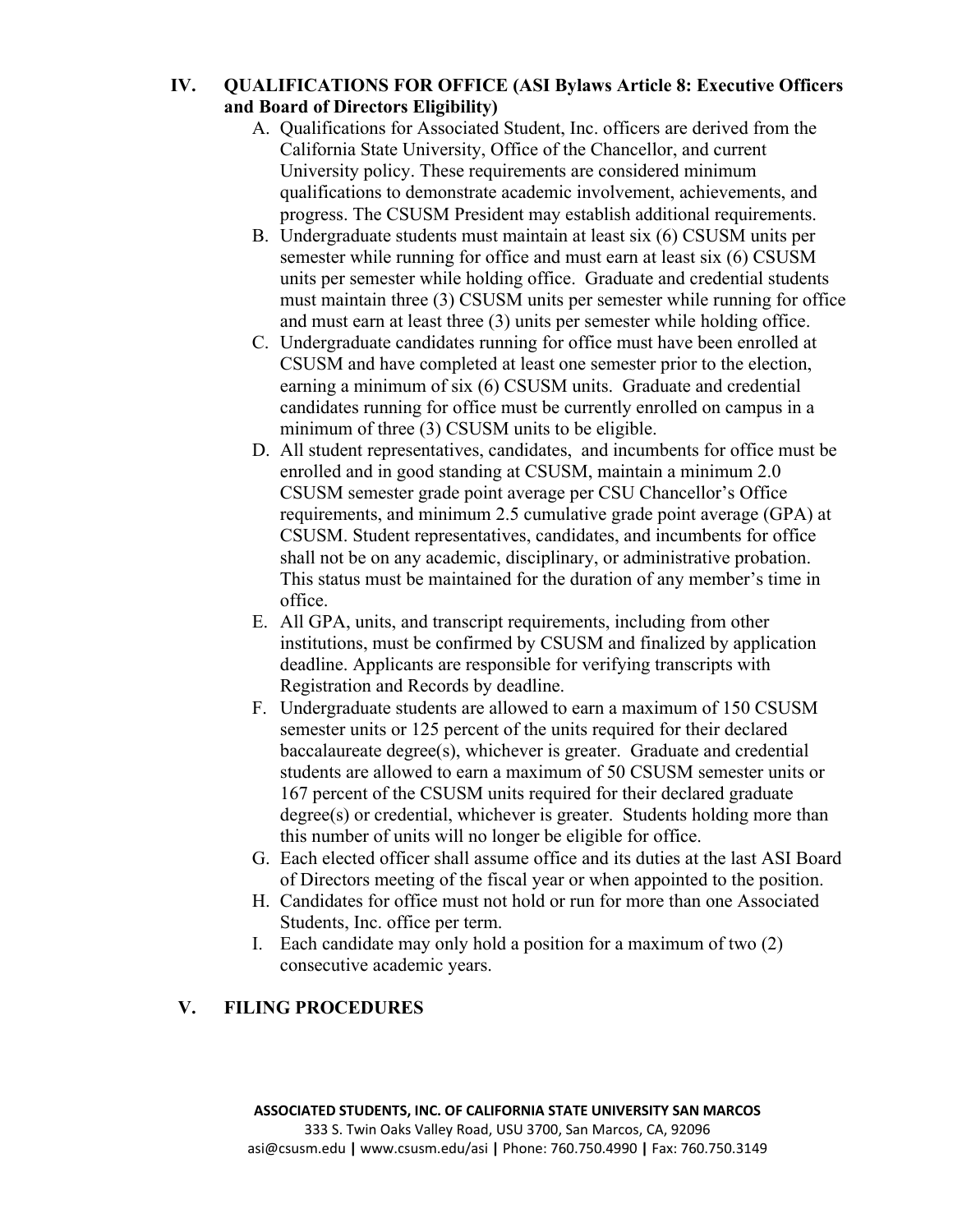- A. Applicants shall be responsible for complying with all material contained in the elections packet and will be held personally responsible for their conduct and the conduct of their campaign supporters.
- B. Each applicant shall receive an elections packet that includes:
	- a. Candidate Letter
	- b. Elections Timeline and mandatory dates
	- c. Application
	- d. Code of Conduct Pledge
	- e. ASI Bylaws
	- f. ASI Elections Guidelines and Procedures
	- g. Summary of Duties & Responsibilities for ASI Executive Officers and Representatives
	- h. Campus posting policies
- C. A student may submit an applications for only one (1) office on the ASI Board of Directors
- D. All candidates for office must sign a statement acknowledging receipt of all election materials & abide by all requirements.
- E. All candidates for office must complete application and all forms provided by the ASI Elections Committee by stated deadlines.
- F. Candidate statements must be submitted with your applications to run for office.
- G. Candidate will submit two statements: one for the voting ballot and one for online candidate guide. Candidates may not use any swear words, hate speech, derogatory terms, slander or bashing of any other candidates in either statement.

a. Candidate ballot statements, which will be accessible to voters on the voting ballot, shall not exceed a maximum of 350 words. This will be submitted with candidate application.

i. Applicant will receive candidate guide questions upon approval of candidacy.

ii. ASI Elections Committee shall approve candidate guide questions.

b. Candidate online candidate guide statements, which will be accessible on the ASI website during campaigning weeks, shall not exceed a maximum of 550 words.

> i. Candidate will submit statement by requested due date or it will not appear on the ASI elections website.

H. Each applicant must meet all requirements for running and holding office as stated in the ASI Bylaws and ASI Elections Guidelines and Procedures. The Dean of Students Office shall maintain responsibility for calling attention to ASI the names of students declared ineligible to participate in the ASI Board of Directors.

> a.There is no appeal process for applicants who are declared ineligible to hold office. However, a student who believes that an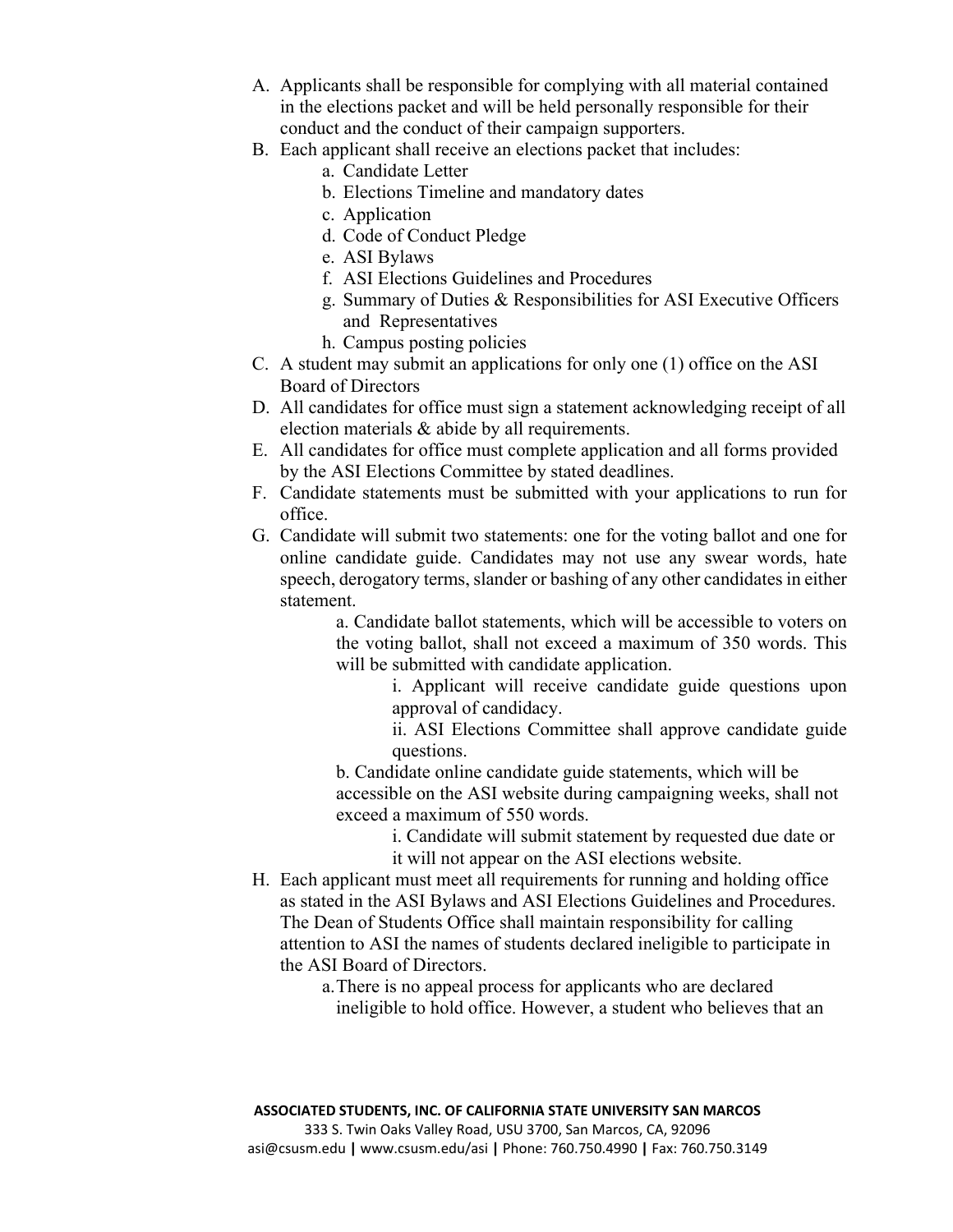administrative error resulted in the declaration of ineligibility may ask the Dean of Students Office to investigate the error.

- I. A candidate must attend one mandatory candidate meeting or will be declared ineligible as a candidate. An applicant is declared a candidate upon the conclusion of attendance at the mandatory Candidates Meeting or make-up meeting. Applicant will receive written notification of approved candidacy.
- J. Questions regarding any information related to ASI Elections including but not limited to violations, hearings, or elections results, shall be directed to asielections@csusm.edu.

## **VI. WITHDRAW FROM ASI ELECTIONS**

- A. Any official candidate can withdraw their candidacy by notifying the ASI Elections Committee via email of their intention to withdraw.
- B. Once a candidate files an application to run for office, the application cannot be withdrawn for the purpose of submitting another application for another office after the application deadline.
- C. Votes cast for a candidate who has withdrawn shall not be counted by the ASI Elections Committee under any circumstances.
- D. If a sole candidate for an office withdraws after the application deadline is passed, no further applications for election to that office shall be accepted, and the position shall be filled in accordance with the applicable ASI Bylaws.

## **VII. WRITE IN CANDIDATES**

- A. A write-in candidate may run for any one office for which an election is being held.
- B. Write-in candidates will not appear on the candidates' statement page accessible to voters and will not appear on the ballot. ASI will not promote write-in candidates as official ASI candidates.
- C. A write-in candidate is responsible for complying with all provisions of the ASI Elections Guidelines and Procedures. Votes received by a write-in candidate who fails to comply will all provisions of the ASI Elections Guidelines and Procedures will not be counted.
- D. A write-in candidate must meet all the qualifications for the office for which the write-in candidate is running. If it is determined that a write-in candidate does not meet the qualifications, the write-in candidate will be ineligible to take office.
- E. Write-in candidates running unopposed must receive 10% of those students who cast votes in ASI election to be deemed winner of that position.

#### **VIII. BALLOT**

A. Candidate ballot photos will be scheduled upon applicant approval as a candidate and will be taken by members of the ASI Media &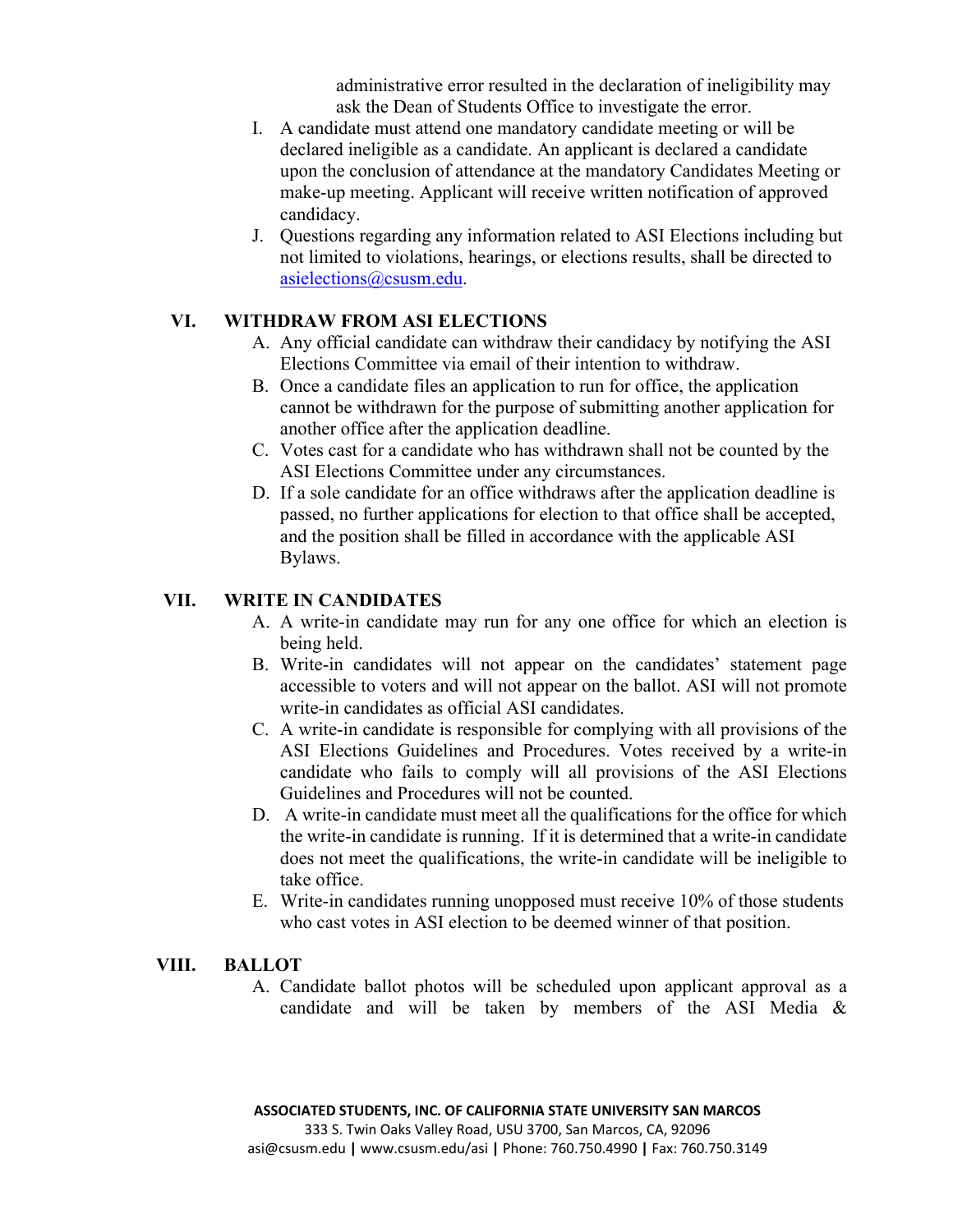Communications Team. Photo will be provided to candidate for their personal and campaigning purposes.

- B. Candidates appear individually on the ballot not as part of a political party or slate; voting is by individual candidate.
- C. ASI Elections will be held online. Voting will be open on elections days starting at 7a.m. on the first day until 5p.m. on the last day. All voting will be conducted online using a web-based platform provided by an independent third-party provider. The online ballot shall be sent to the preferred email address on record with the university for each eligible student and shall include the following:
	- a. Voting Instructions.
	- b. Offices which candidates are seeking and the number of positions open for that office.
	- c. Names of candidates listed alphabetically by last name and by the office for which they are running.
	- d. Candidate photos and statements, if provided by the candidates. No changes will be made to the photos or statements when submitted.
	- e. Any additional matter or information for any referendums or surveys.
- D. Voting for College Representatives will be limited to declared majors in each college. Undeclared and special majors shall vote only for the ASI Executive Officers, Representatives at Large, Special Officers, and any issue or referendum on the ballot.
- E. Disciplinary actions by the University shall be taken against any student who:
	- a. Attempts to cast ballot or attempt to cast multiple ballots
	- b. Forward, sell, or otherwise transfer their voting links to another students

#### **IX. CAMPAIGN PROCEDURES**

- A. All candidates for office may campaign only during approved times as outlined in the approved ASI Elections Timeline in elections packet.
- B. No ASI materials (photos, paper, printers, computers, markers, ASI social media and website, etc.) may be used for campaigning. The only exception is ASI ballot photo provided to each candidate.
- C. Candidates cannot use campus department A-frames.
- D. ASI can reserve Forum Plaza staking bank for candidates to utilize for lawn signage.
- E. No campaigning of any kind is permitted in ASI spaces, including but not limited to Cougar Pantry, Board of Directors, Campus Activities Board, as well as ASI sponsored events during campaign weeks. This includes at any non-election related ASI virtual events and on any ASI social media unrelated to ASI elections.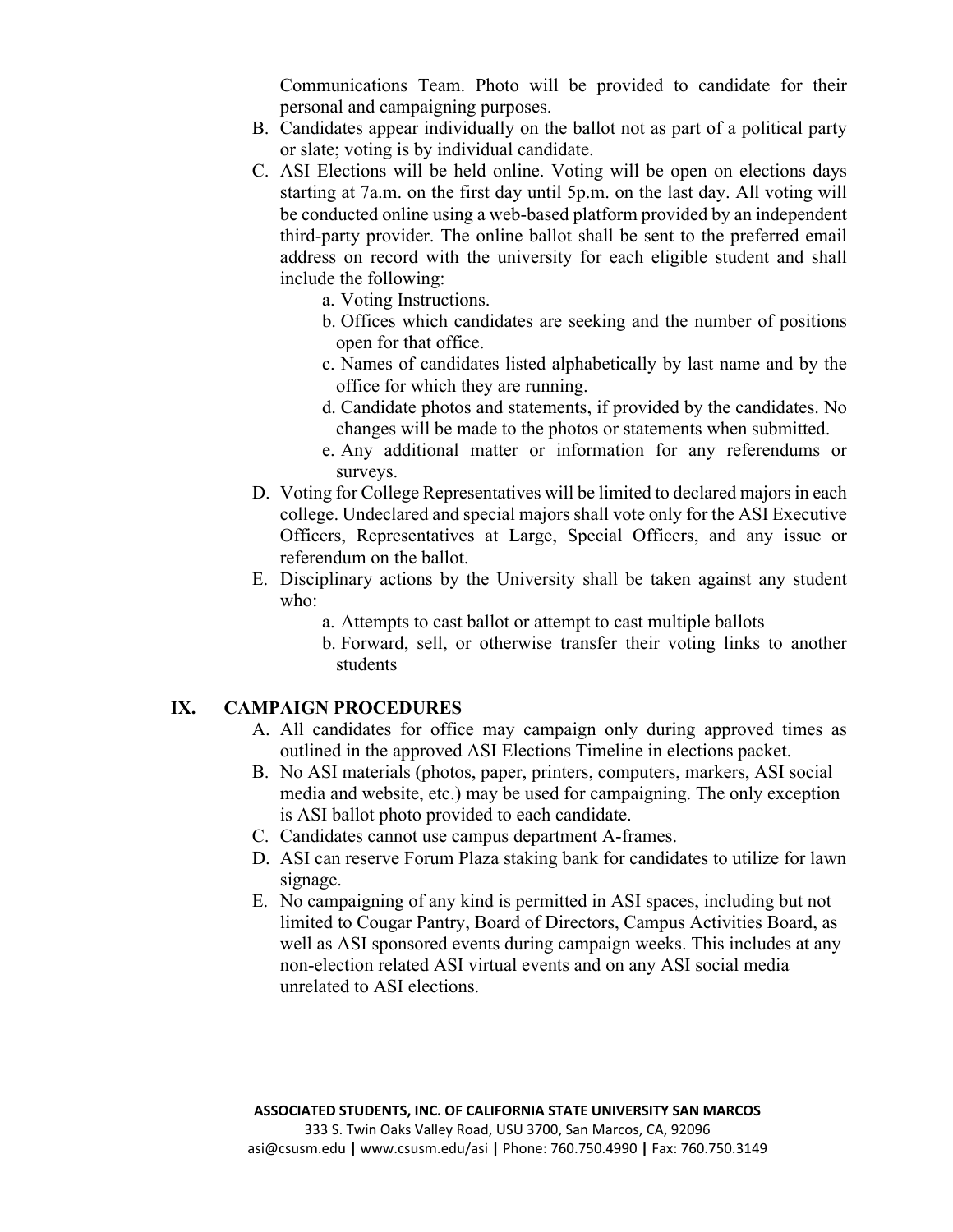- F. The ASI Board of Directors or any of its sub-boards or committees, as governing bodies, shall not endorse any candidates for any office. This includes but is not limited to verbal or written campaigning (use of flyers, buttons, stickers, signs, iPads, etc.). This also includes social media posts as their ASI position.
- G. Campaign signs or online posts must specifically state name of candidate and the position they are seeking. Any signs that might pose a hazard to pedestrians or campus traffic and are deemed unsafe by University Facilities and/or ASI Elections Committee will be removed and report to ASI. Candidates must follow the University Posting Policy, A-frame policy, and the CSUSM Posting Policy and Social Media policy, both of which are provided in the application materials.
- H. Candidate can inform voters of elections but not campaign while an individual is voting nor confirm actual voting has taken place.
- I. Only ASI or ASI Elections Committee may distribute "I voted" buttons, stickers, or materials.
- J. Campaigns/Candidates are prohibited from creating a portable polling place. This includes providing electronic devices to potential voters to vote on. This also includes verifying that a student has voted in order to receive swag materials.
- K. Campaigning may be permitted in University Village Apartments and The Quad subject to permission of the Director of Housing.
- L. Candidates may not remove or cover other candidate's campaign materials.
- M. All campaign materials must be removed not later than the day after the announcement of elections results.
- N. Social media may be used if it does not impede the educational process as outlined in the CSUSM Campus Regulations, the CA Educational Code, and/or the local, state, or federal laws, ordinances or regulations. The use of CSUSM official, University Department, ASI social media sites is strictly prohibited.
- O. Use of Cougar Courses for anything other than academic purposes is strictly prohibited. ASI Elections Committee will include a link to the ASI Elections website in each student's Cougar Courses homepage.
- P. If you use email as a campaigning tool, you must abide by the following guidelines.
	- a. Emails must be sent from your @cougars.csusm.edu email account.
	- b. Do not put multiple email addresses in the "to" or "cc" areas. You need to protect the privacy of others email addresses.
	- c. You must include asielections@csusm.edu on all promotional campaign emails. This should be the only email address that appears in the "to" or "cc" field. You should tag asi.csusm in any campaign related social media posts.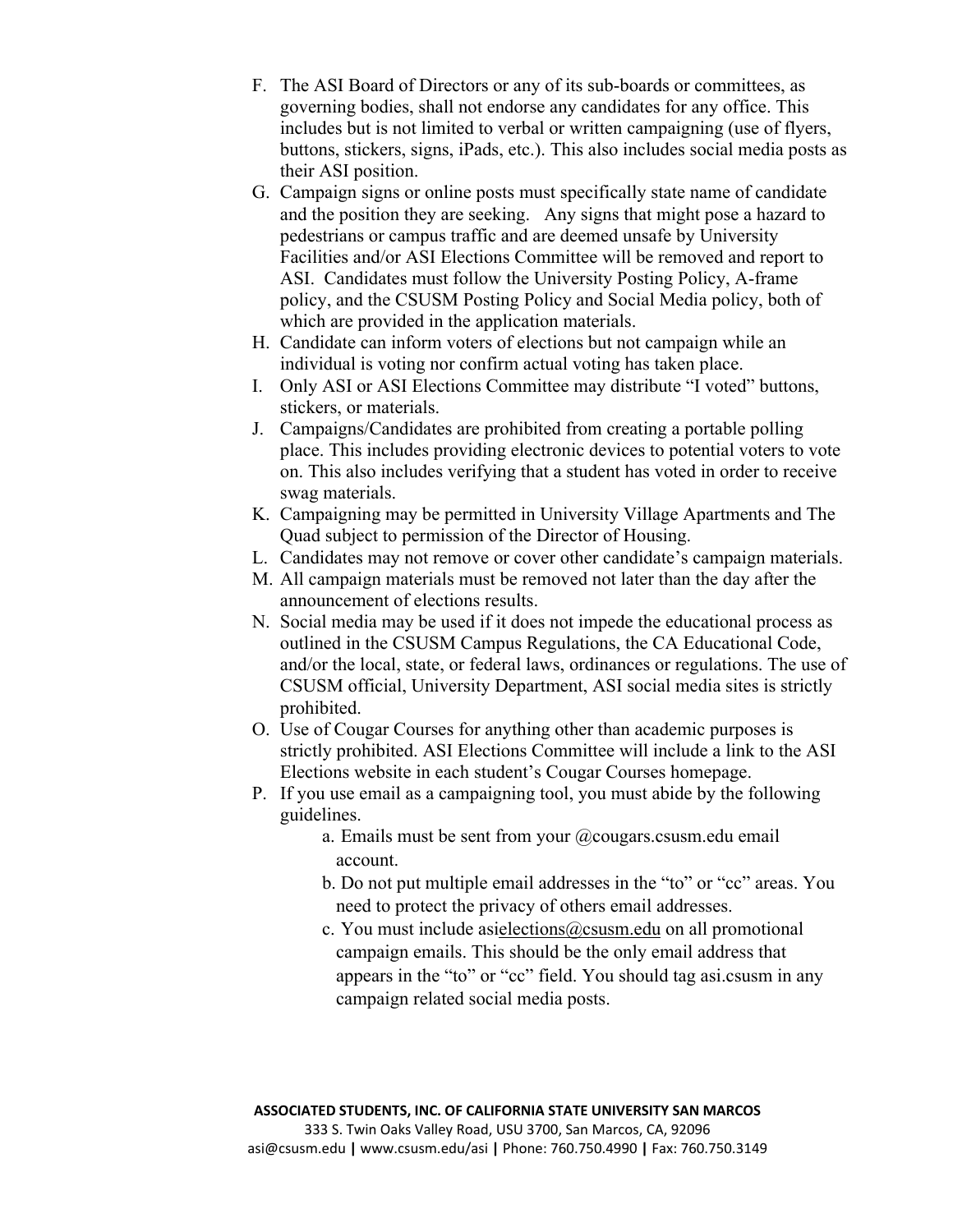- d. You must indicate at the top of the email that it is a campaign advertisement.
- e. Request that the email not be forwarded.
- f. Do not include deceptive wording in your subject line.
- g. All emails must include a link to the main ASI elections website (www.csusm.edu/vote)
- h. You need to provide an opt-out system so that recipients may unsubscribe from receiving further emails.
- i. You may only send one promotional email per day per individual and/or slate to an individual or group. This includes messages from social media accounts.
- j. Do not copy and paste your voting link into the email. Links are specific to each student.
- k.You may only use email addresses obtained from honest means. You may not use Cougar Courses or the CSUSM directory to collect emails. You may not send unsolicited emails to recipients to whom you are not affiliated in some way.
- Q. All campaign materials produced by a candidate or group(s) endorsing a candidate are subject to laws protecting trademarked logos, titles, and images. This includes social media accounts and online posts.

# **X. CAMPAIGN FINANCES**

- A. Each candidate running for office can spend up to \$500. If running on a slate, each candidate is allowed to spend up to \$500.
- **B.** Candidates need to be able to provide receipts to ASI by 5:00pm on the last day of voting upon request.

## **XI. CAMPAIGN VIOLATIONS**

- A. Any candidate attempting to intentionally harm the dignity and/or character of the election process will be subject to a review by the ASI Elections Committee that could result in removal from the election process. Candidates who fail to follow the ASI Elections guidelines and procedures may be recalled out of office by the ASI Elections Committee, up to one month after the election results. The person having the second highest votes will be placed in the recalled position.
- B. If a candidate is elected to a position and resigns within one month of the election, the candidate with the second highest number of votes in the election will be offered the position.
- C. If an elected candidate resigns beyond one month or if the other qualifying candidate declines the position, the vacant position will be filled through a process at the discretion of the ASI President, with ratification by the ASI Board of Directors. The ASI Executive Vice President will oversee the process to fill the vacancy if the position in question is the ASI President.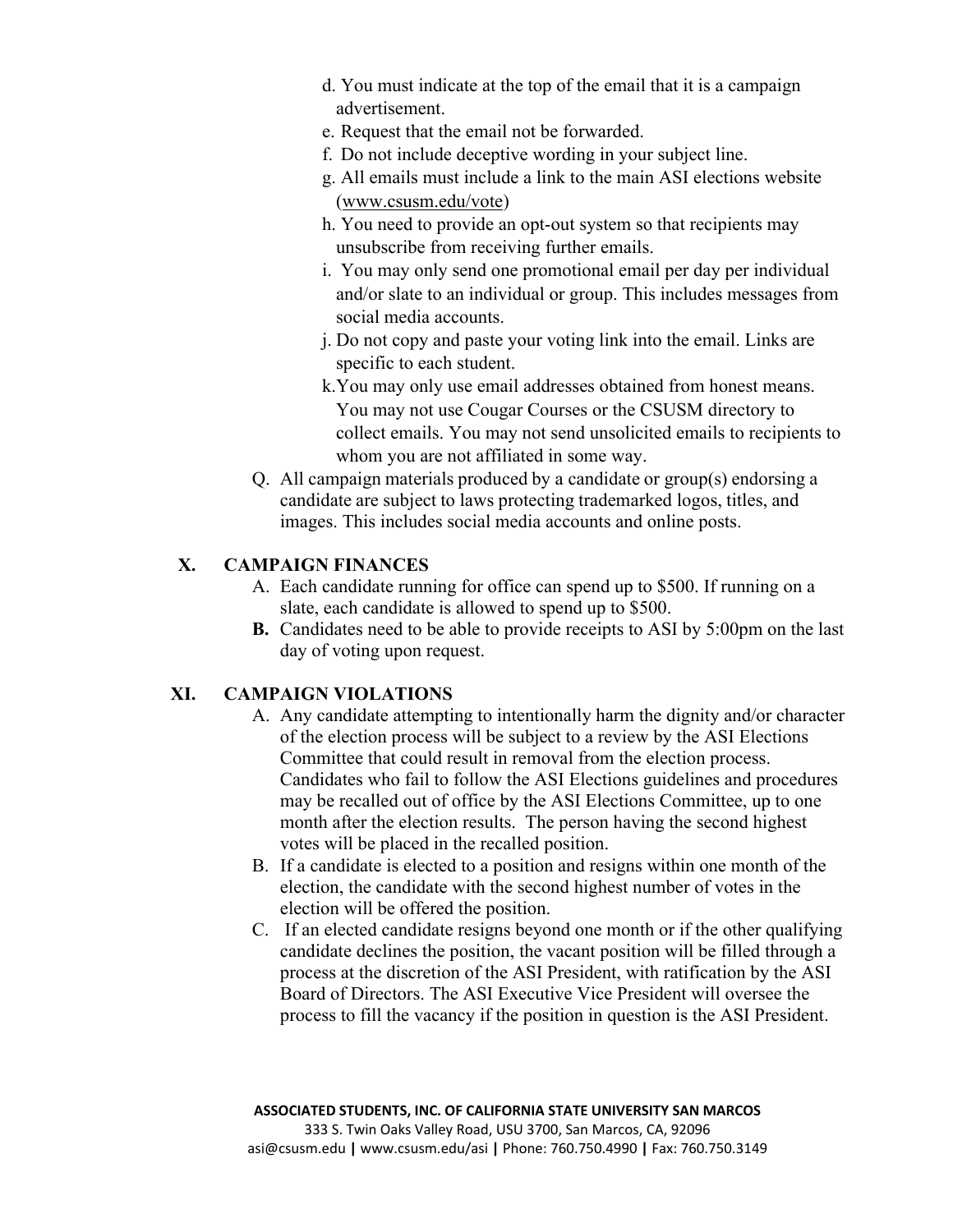## **1. REPORTING VIOLATIONS**

- a. Any report of a violation by a student or candidate must be submitted to the ASI Elections Committee via the online ASI Elections Violation Form within 24 hours or the next available business day –after the violation took place or was identified (except Saturdays, Sundays, or campus holidays).
- b. ASI Elections Violation Report Forms can be found on the ASI website.
- c. No "anonymous" violation reports will be accepted by the ASI Elections Committee
- d. Incomplete complaints will not be accepted.

## **2. VIOLATION RESOLUTION**

- a. The Chair will review and respond to complaints. An email receipt will be sent within 24 hours.
- b. The Chair will have designated authority to review if a violation occurred and determine sanctions. At the discretion of the Chair, violations will be subject to committee review.
- c. A decision regarding the complaint will be determined within 72 hours of submission.
- d. If the committee determines a violation potentially warrants disqualification of a candidate then committee will begin hearing process.

## **3. NOTICE OF HEARING COMPLAINT**

- a**.** The candidate will be informed via email of the alleged violation within two (2) business days from ASI Elections Committee verifying that the complaint is received. The respondent will be provided with:
	- i. Date, time and place of hearing. Such hearing will take place not less than 24 hours from the date of the violation notice.
	- i. A copy of the complaint with personal information redacted.
	- ii. Notice that candidate may bring student witnesses and any relevant evidence to hearing.
	- iii. Notice that such a hearing is an educational process and is to be conducted in a non-adversarial manner.
	- iv. Notice that, if the candidate cannot attend the hearing, they may send a student designee provided that person's name is furnished in writing to the Dean of Students at least 12 hours prior to the hearing.
	- v. Notice that if the candidate misses the hearing or is tardy by 15 minutes, the hearing will proceed without the respondent and the committee will make a decision.
- b. The complainant will be informed via email of the upcoming hearing. The complainant will be provided with:
	- i. Date, time and place of hearing. Such hearing will take place not less than 24 hours from the date of the notice.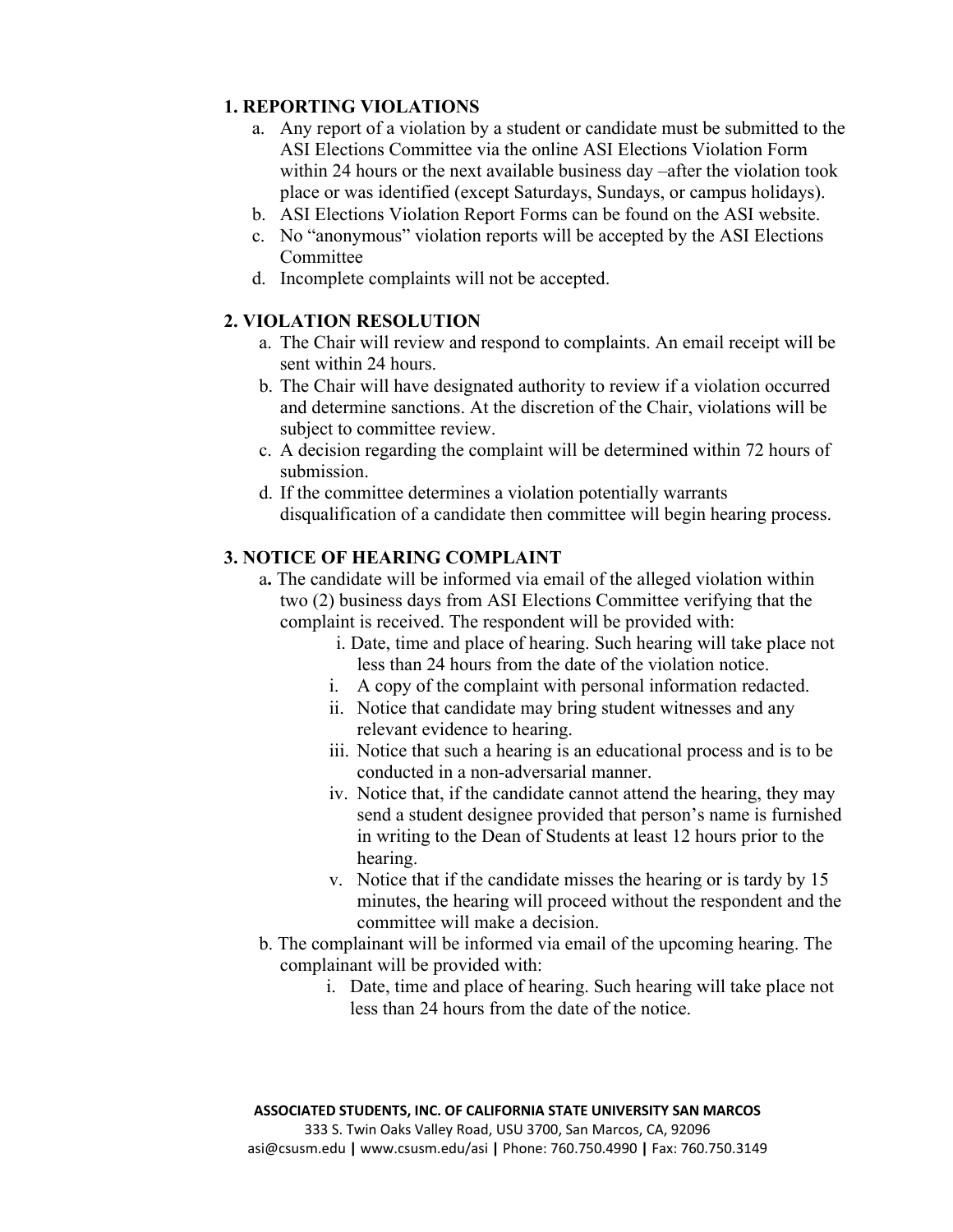- ii. A copy of the complaint with personal information redacted
- iii. Notice that complainant may bring student witnesses and any relevant evidence to hearing
- iv. Notice that such a hearing is an educational process and is to be conducted in a non-adversarial manner
- v. Notice that, if the complainant cannot attend the hearing, they may send a student designee provided that person's name is furnished in writing to the Dean of Students at least 12 hours prior to the hearing.
- vi. Notice that if the complainant misses the hearing or is tardy by 15 minutes, the hearing will be cancelled and the case will be dismissed. The complainant may re-file only if the Vice President of Student Affairs or designee determines that an emergency prevented the complainant's attendance.

## **4. COMPLAINT HEARINGS**

- a. Hearings are open to the public.
- b. Deliberations of the ASI Elections Committee shall be conducted in closed session pursuant to CA Education Code Section 89307.
- c. ASI Elections Committee Advisors will oversee any complaint hearings.
- d. The ASI Professional staff members involved with the ASI Elections may be asked to stay during closed session in order to provide further information but will not vote or choose sanctions.
- e. The respondent and complainant will be notified of the Committee's decision via email immediately following the meeting or within one (1) business day.
	- i. After the respondent and complainant have been notified, the decision will be posted on the ASI website at csusm.edu/asi/vote/.

## **5. SANCTIONS**

- a. Sanctions against any individual on a slate may be applied to other candidates on that slate
- b. Should the ASI Elections Committee find a candidate to be culpable of a violation(s) of the ASI Elections guidelines and procedures or packet and the candidate does not fulfill the sanction, the candidate may be referred to the Dean of Students Office for possible violation of the CSUSM Student Code of Conduct.
- c. Possible sanctions for minor violations include but are not limited to the following:
	- i. Immediate removal of campaigning items in violation of ASI guidelines and/or procedures.
	- ii. Campaign restrictions such as removing all posters for three (3) or more weekdays.